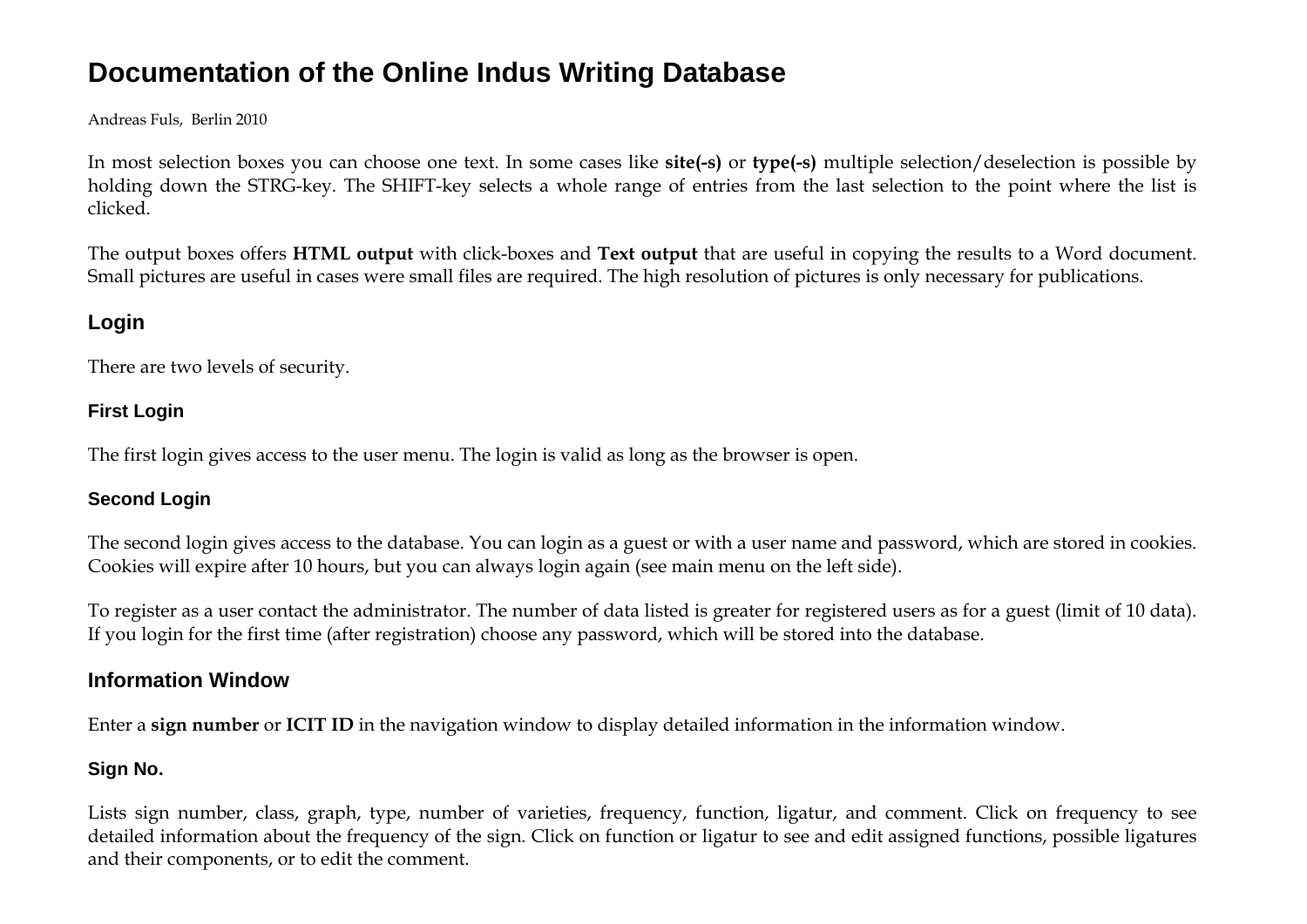### <span id="page-1-0"></span>**ICIT ID**

Shows an image (if available), lists archaeological and epigraphic information, classification, and displays the coded text with sign numbers. A new classification can be selected and saved (only editor and administrator).

### **Sign list**

The sign list from Bryan Wells (2006) is the result of his PhD project and contains 676 signs. Each sign has a 3-digit code. The signs are grouped into different classes and types. To search through the sign list for a specific sign they are also grouped by their approximate graphic similarity. In most cases this will help you to find for example a sign that looks like a fish, a human or a bow (among other shapes). Of course, these graphic descriptions have nothing to do with the meaning of the signs.

#### **Sign Functions**

Some signs are assigned to a preliminary function as follows:

| ITM        | Initial Cluster Terminal Marker |
|------------|---------------------------------|
| LOG        | Logogram                        |
| LON        | Long Numeral                    |
| <b>MIN</b> | Minas                           |
|            | NUM Numeral                     |
| <b>PTM</b> | Post Terminal Marker            |
| <b>SHN</b> | <b>Short Numeral</b>            |
| <b>SSN</b> | <b>Short Stacked Numeral</b>    |
| SPN        | Special Numeral                 |
| <b>SYL</b> | Syllable                        |
| TMK        | Terminal Marker                 |
| xxx        | <b>Test function</b>            |

Each code has exectly three characters, the same length as the 3-digit code of sign numbers. The function codes can be used together with the sign code during the database search or matrix analysis.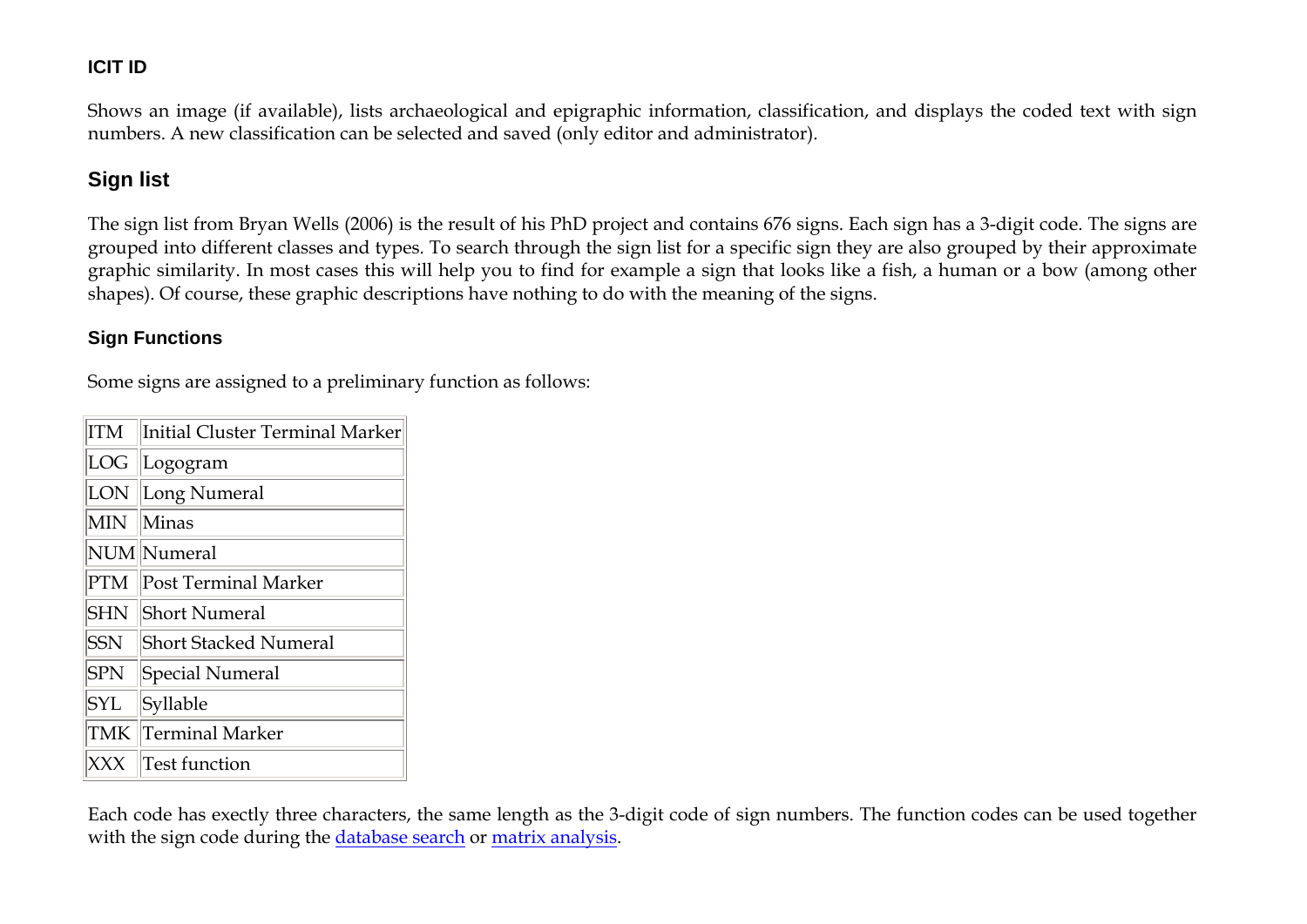### **Sign Frequency**

The frequency of one sign is listed for different parameters:

Total frequency Frequency by text position Frequency by site Frequency by artefact type Frequency by time (only for Harappa, Mohenjo-daro, and Lothal)

It is possible to remove identical texts, thereby eliminating the so-called "TAB-effect". Another option is the verbose output, which lists the sign's frequency depending on the text position before one of the three Initial Cluster Terminal Marker (ICTM), and  $\prime$ . A special feature is the output of histograms of the positional frequency for different text classes.

### **Sign position histograms**



### **Sign Grouping**

The grouping function is searching for signs, which have the same or similar sign neighbors, either before (preceeding) or after (following) the signs to group. The similarity is measured by the weighted euklidian distances between normalised sign pair frequency curves. This means, that their paradigmatic behaviour is very similar.

The method is performed in two steps automatically. In a first step the sign pair with the smallest normalised distance and not used before create the seed of a new group. All signs with a similar pair frequency and thereby a normalised distance smaller than the tolerance are inserted into the group. This process is perfomed until the maximum number of groups is reached or the smallest distance is greater than the tolerance. For each group the centroid with the mean values for each normalized sign pair frequency is calculated. At the end for each group the sign neighbors are listed in decending order of the number of corresponding sign pairs (N,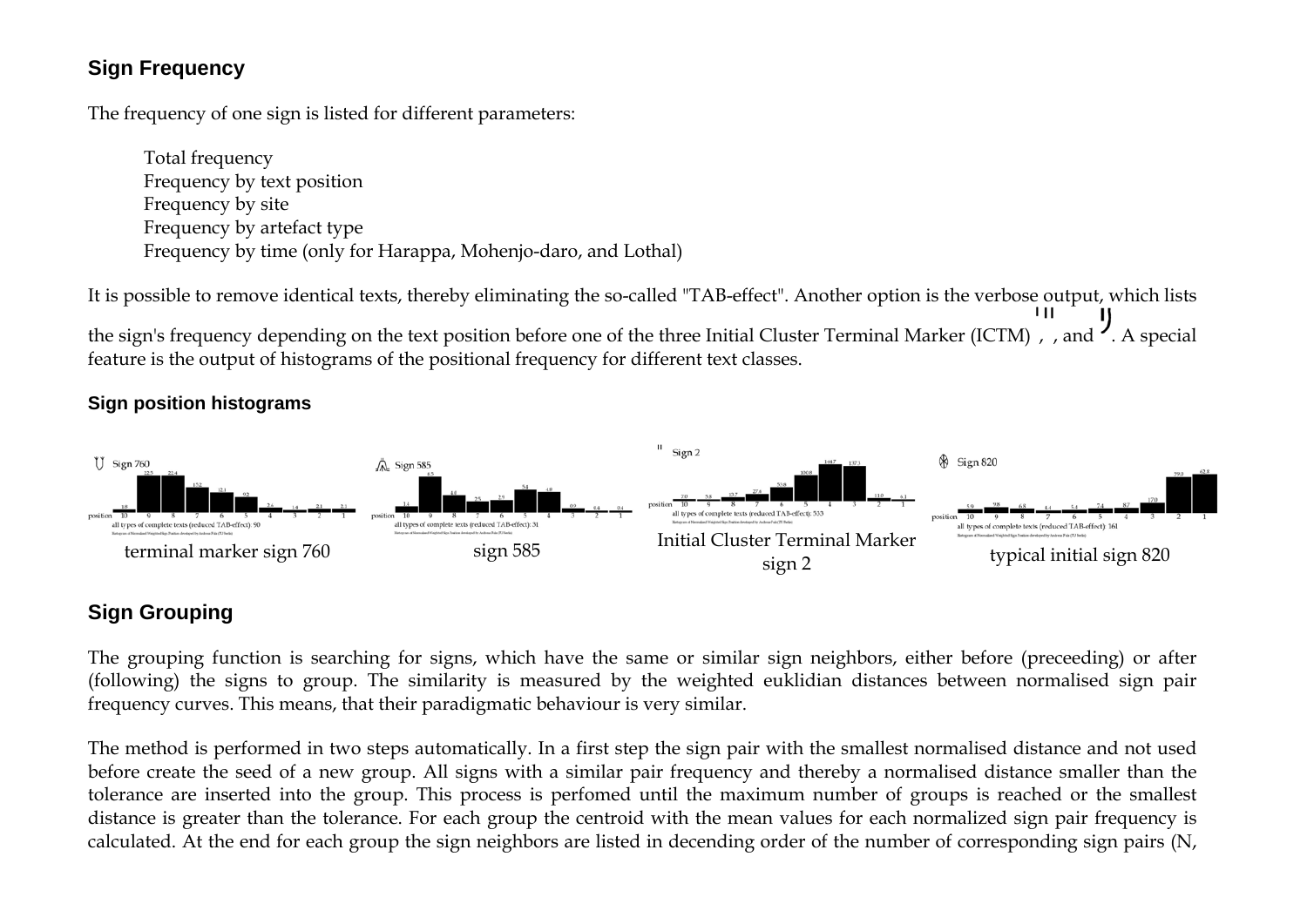with N>1, given in brackets). To avoid overlapping of sign groups sharing identical signs click on the check box **unique sign usage (disjunctive clusters)**.

The analysed dataset can be reduced by choosing specific sites, object types, a text class, only complete texts, and by reducing the TAB-effect. The remaining sign list can be reduced by the minimum number of occurences for each sign. The maximum number of groups can be selected and a tolerance. The smaller the tolerance the smaller the number of signs in each group. The following example analyses long patterned texts from Mohenjo-daro reduced by TAB-effect with a minimum of 4 for each sign and a tolerance of 0.1 grouped by the following signs with disjunctive clusters.

#### **Grouping of signs by their next sign frequencies (feature distance to centroid)**



In this eample each sign was used only once, thereby the clusters are disjunctive. It is possible to use signs more than once until they are used as a seed for a new cluster. To do so, uncheck the check box **unique sign usage (disjunctive clusters)** and choose a big tolerance. In the output groups can overlap and completely overlapping groups are marked as a subgroup of a previous group. It is also possible to get the output of the sign position histograms for each group. This allows to control the positional behaviour of the signs in each group.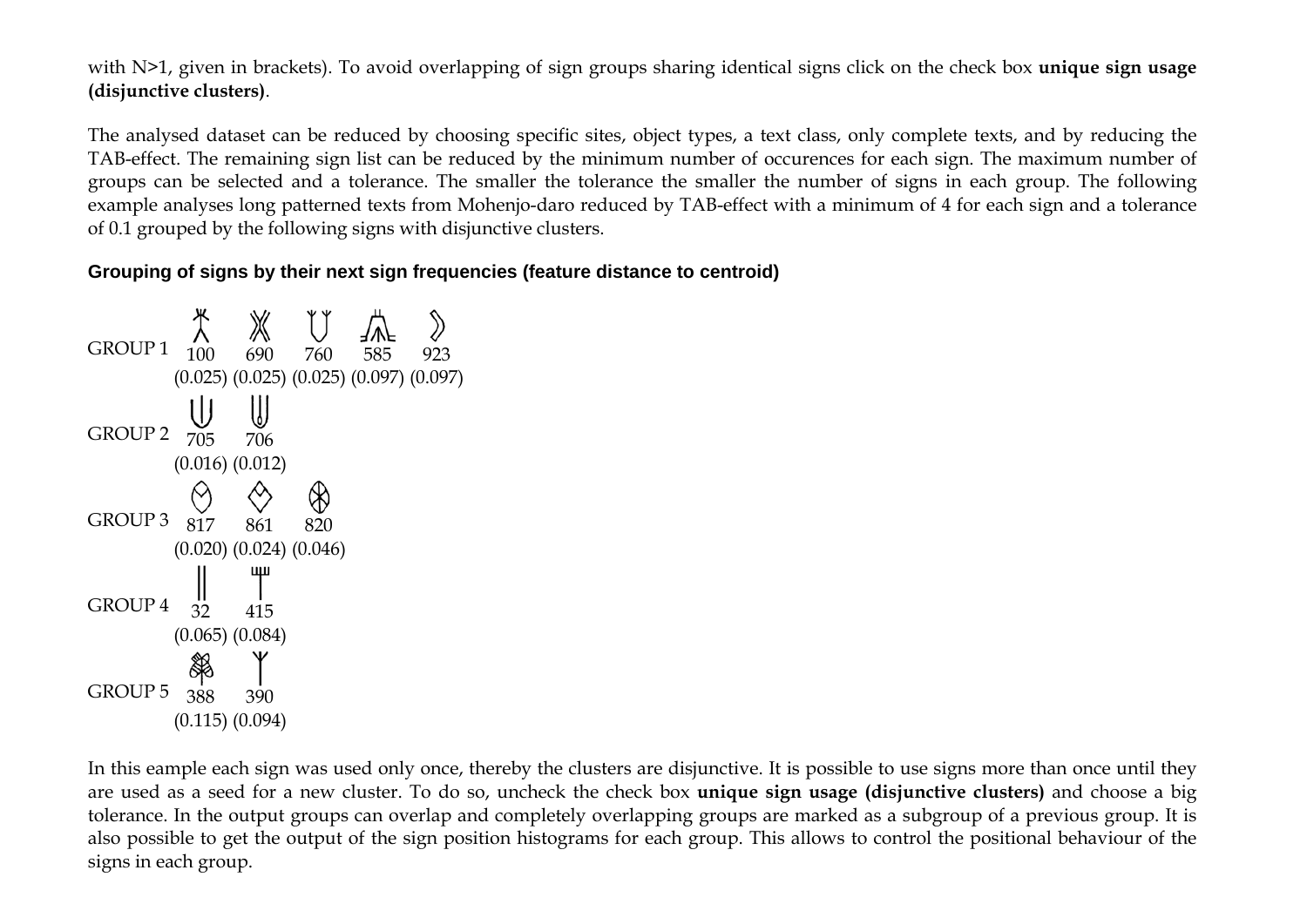### **Search**

The ICIT is full searchable for any sign combination. All sign numbers have three digits (e.g. 017) and are separated by -. The Initial  $\bigcirc$  in the example 231+) and the Terminal sign ( $\bigcirc$  in the example +407) are marked by +.

Place holders for one character is \_ (underline) and % (percent) for any number of characters. This means, for example, that the search string %-585-\_\_\_-231+ would look for any text starting from right with sign 231, the next sign to the left is unknown (three underlines to substitute any 3-digit code), followed by sign 585, and an open end of the text. In this example you will get three results from Mohenjo-daro as follows:

+407-032-520-100-**585**-017-**231+** +407-002-520-095-**585**-017-**231+** +407-032-520-095-**585**-017-**231+**

Other placeholders are sign functions encoded with 3 characters, e.g. NUM (Number), ITM (Inital Cluster Terminal Marker), and TMK (Terminal Marker). They can be used instead of a three-digit sign number, e.g.  $%+TMK-NUM-$  -  $-ITM%817%$  get three results from Mohenjo-daro as follows:

**+520-033**-706-233**-002-817**-798-000+ **+000-000**-233-235**-002-817**+ **+000-000**-000-798**-002-817**-032-320+

A text can have more than one textpart (separated in the sign code by +), e.g. the text code +144+700-033+ consists of two textparts with altogehter three signs. It is possible to search for a specific number of signs and textparts by the use of  $=$ <sub>n</sub> $\le$   $=$ , $\le$   $>$  (the option 'any' disables this search parameter). Sign 000 indicates one eroded sign, while ++ indicates an eroded textpart of unknown length.

The sites are grouped by regions. It is possible to select one or more sites/regions. You should select either regions or sites, not both, since region and site have to match.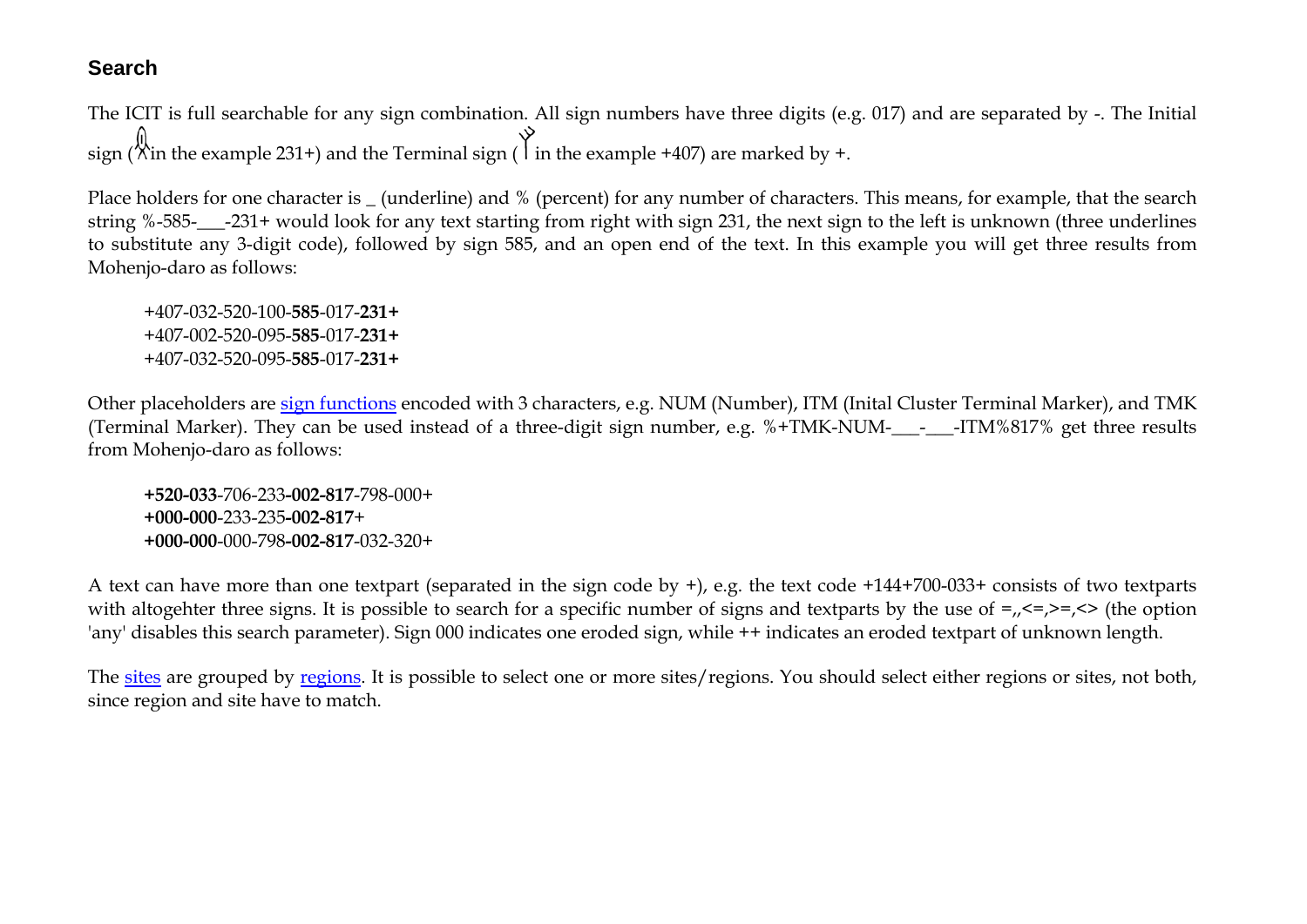#### **Output As**

For the output it is possible to select short or long lists with a different number of information for each text, and to choose between HTML or text output, structured or unstructured text output.

A check box allows you to select the additional output of the **frequency between sign neighbors**. The frequency will appear between the images as small numbers. They are useful to determine possible word borders, since neighboring sign combinations with a high frequency are more likely words as less frequent sign combinations. If the sign combination not only appears with other signs but also exists alone as a solo pair, the frequency is highlighted in bold.

### **HTML**

HTML output displays the ICIT ID as a button. Click on the button to display detailed information including images of the artefact in the [information window](#page-1-0).

The option **HTML long** lists almost all available information for each text. The option **HTML short** minimizes the list to important informations. The option **HTML structured** lists the signs in different fields according to the search code entered into the input field Text (R/L). The option is useful to search for left and right adjacent signs. The **Order By** options field 1, field 2, etc. are only interpreted for structured output.

#### **Example: Search for %033-705%803% and order by field 3, output as HTML structured**

| ID  | site                       | type  | $\left\  \frac{1}{\sqrt{1-\frac{1}{\sqrt{1-\frac{1}{\sqrt{1-\frac{1}{\sqrt{1-\frac{1}{\sqrt{1-\frac{1}{\sqrt{1-\frac{1}{\sqrt{1-\frac{1}{\sqrt{1-\frac{1}{\sqrt{1-\frac{1}{\sqrt{1-\frac{1}{\sqrt{1-\frac{1}{\sqrt{1-\frac{1}{\sqrt{1-\frac{1}{\sqrt{1-\frac{1}{\sqrt{1-\frac{1}{\sqrt{1-\frac{1}{\sqrt{1-\frac{1}{\sqrt{1-\frac{1}{\sqrt{1-\frac{1}{\sqrt{1-\frac{1}{\sqrt{1-\frac{1}{\sqrt{1-\frac{1}{\sqrt{1-\frac{1}{\sqrt{1$<br>idno |                           | field 2                          | field 3      |                 | $\ $ field 4 $\ $ field 5                       |
|-----|----------------------------|-------|-------------------------------------------------------------------------------------------------------------------------------------------------------------------------------------------------------------------------------------------------------------------------------------------------------------------------------------------------------------------------------------------------------------------------------------------|---------------------------|----------------------------------|--------------|-----------------|-------------------------------------------------|
|     | 1202 Mohenjo-daro          | TAB:B | E232<br>CXVI:6                                                                                                                                                                                                                                                                                                                                                                                                                            |                           | IIIU<br>$+520 - 033 - 705$       |              | Y<br>803        | р<br>$-853+$                                    |
|     | 1254  Mohenjo-daro  SEAL:S |       | <b>DK1104</b>                                                                                                                                                                                                                                                                                                                                                                                                                             | $+740-760$ - $ 033-705$   |                                  |              | Y)<br>803       | $-002 - 920 - 317 +$                            |
| 815 | Mohenjo-daro SEAL:S        |       | SD2445<br>105                                                                                                                                                                                                                                                                                                                                                                                                                             |                           | IIIU<br>$+520$ - $ 033$ -705 $ $ | Ķ<br>$-220-$ | $(\Psi)$<br>803 | $\overline{\text{min}}$<br>$-055 - 002 - 820 +$ |
| 814 | Mohenjo-daro SEAL:S        |       | VS1779<br>104                                                                                                                                                                                                                                                                                                                                                                                                                             | 帶<br>$+740-773- 033-705 $ | IIIU                             | ☆<br>$-233-$ | $(\Psi)$<br>803 | $-002 - 861 +$                                  |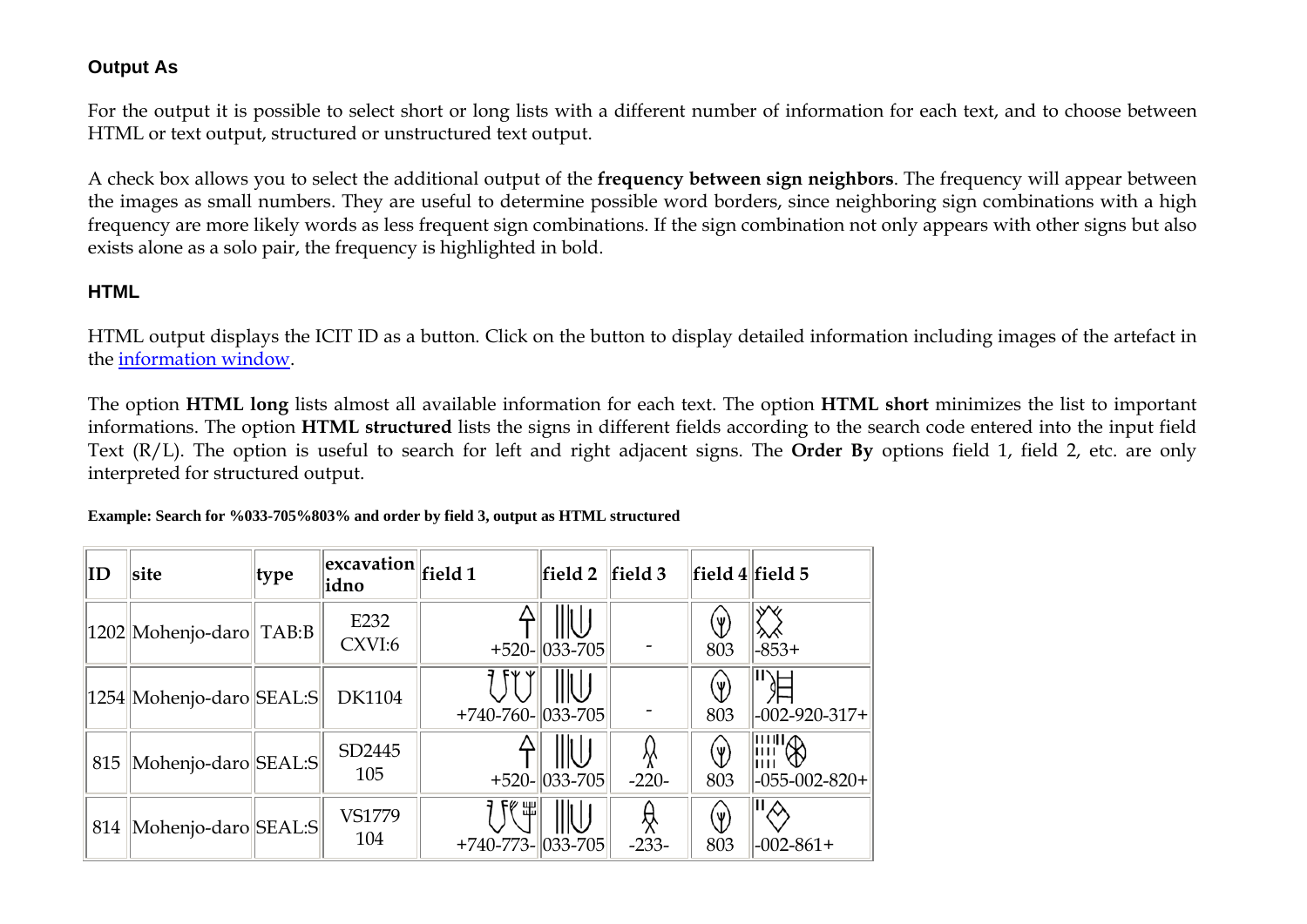|     | 1470  Mohenjo-daro  SEAL:S   DK-i 1066 |                      | +520-070- $ 033$ -705 $ $ -233-235-                                 | IIU                          | âŔ             | ৺<br>803                             |                      |
|-----|----------------------------------------|----------------------|---------------------------------------------------------------------|------------------------------|----------------|--------------------------------------|----------------------|
| 404 | Mohenjo-daro SEAL:S                    | DK6357<br>446        | $\parallel$    $\parallel$<br>+740-585-017- $\ 033-705\ $ -233-798- | ⊪∪                           |                | 803                                  | $-002 - 861 - 603 +$ |
|     | 856 Mohenjo-daro SEAL:S                | DK221<br>147         |                                                                     | IIIU<br>$+520$ - $ 033-705 $ | .父,<br>$-236-$ | $\mathbb{Y}$<br>803                  |                      |
|     | 385   Mohenjo-daro   SEAL: S           | <b>DK5821</b><br>426 | $+740-176$ - $ 033-705 $ -240-235-                                  | ⊪∪                           | ŖŔ             | $\left( \mathbf{\Psi}\right)$<br>803 |                      |

### **Text**

Text output is useful to copy the table to a Word-file (without any button). The option **Text** lists the most important informations and small sign images. The option **Text, highres** uses high resolution sign images useful for publications. The option **Textcode only** shows no sign images only the sign code.

### **Region list**

All regions are listed in alphabetic order together with all sites.

### **Site list**

All sites are listed together with their region, approximate settlement area, estimated begin and end of settlement, the total number of texts, and the total number of signs on the texts found in each site.

### **Time**

It is also possible to search for texts of a specific time frame. The name of the time periods are defined in the menu Time Line. There it is possible to assign a specific period and phase of a location (site, area) to a time period. This allows to search through one or many time periods. Please note, that not all texts are assigned to a time period (if a period or phase is not known or to inaccurate), therefore this reduces the set of texts.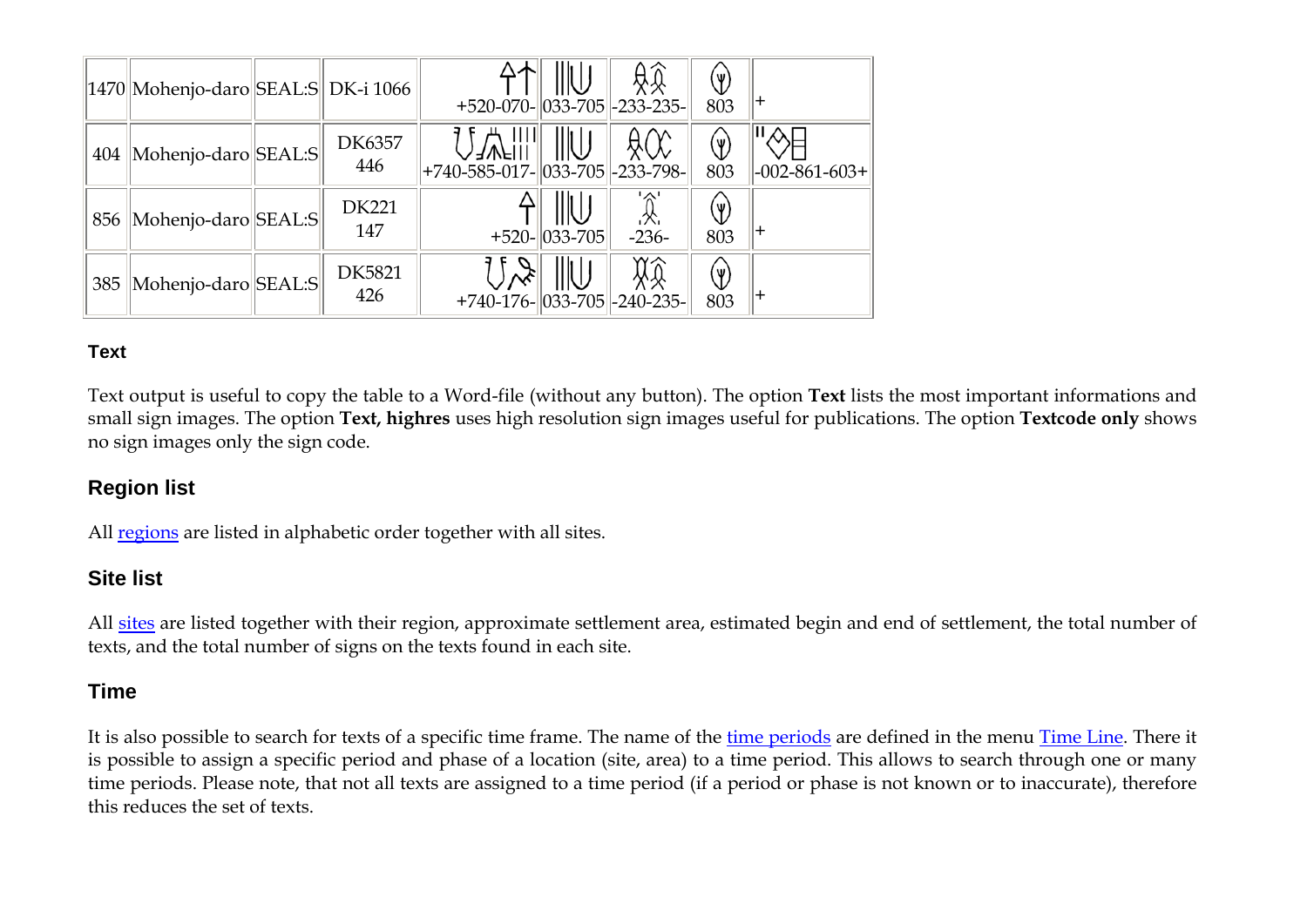### **Map of the Indus Culture**

You can choose between two maps, an overview map and a map of the Indus valley. Both maps can be used to show the frequency of texts and their spatial distribution. You can either show the frequency of all texts or a subset of texts selected by specific parameters.



**Overview Map Map 6. In the Indus valley Map of the Indus valley** 

In the navigation frame (left) you can choose all parameters. Click on MAP to start or refresh the mapping. If the map shown is always the same (with different paramters) you should reload the frame in your browser manually (*or* disable e.g. in Firefox the extension tool "JAVA quick start").

#### **Mapping the Frequency**

There are many possibilities to calculate and display the frequency of texts in the map (for the frequency of a single sign go to menu frequency). In all cases a circle is drawn around each site with a frequency greater than zero, but the size of the circle depends on the following parameters:

#### **Calculation of Frequency**

There are generally two methods to calculate the frequency, absolute and relative frequency. The relative frequency depends on the total number to which it is related. It is either the number of texts per site, or the number of all texts which fulfill the search criteria.

**absolute**: absolute frequency of texts.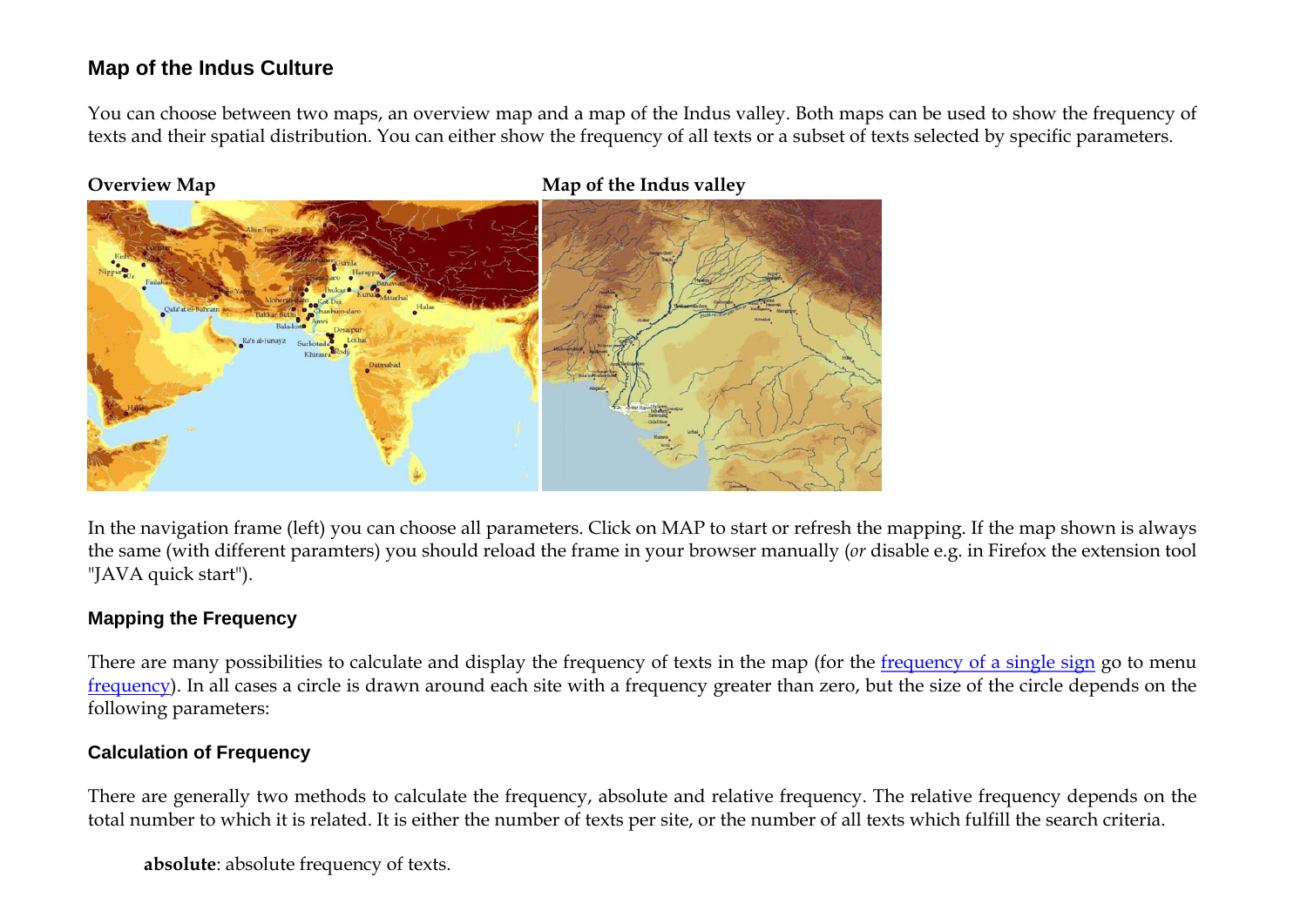**% texts / site**: relative frequency of texts in relation to the total number of texts of the site. **% of search result**: relative frequency of texts in relation to the total number of texts that fulfill the search criteria.

Because of the irregular geographic distribution of texts (depending on archaeological projects) each method of calculating the frequency is problematic and has its own advantages and disadvantages. Since most artifacts with texts were found in Mohenjo-daro and Harappa, the absolute frequency almost always emphasize these sites and sites with a small sample of texts become almost invisible. The same is true for calculating the relative frequency in relation to the search result. In contrast, the relative frequency per site emphasizes sites with small text sample, since each text which fulfils the criteria has a very high weight in a small sample (sites with only one text get 100%).

#### **Seal:R distribution (grouped into 4 classes)**



absolute frequency of texts relative frequency of texts per site

### **Display Function**

It is important to understand how different frequencies are transformed into circles of different sizes, so that the map can be read properly. The value for each frequency is either absolute or relative, depending on the last parameter.

**linear**: circle size is proportional to the value of frequency. **logarithmically**: circle size is logarithmically related to the value of frequency.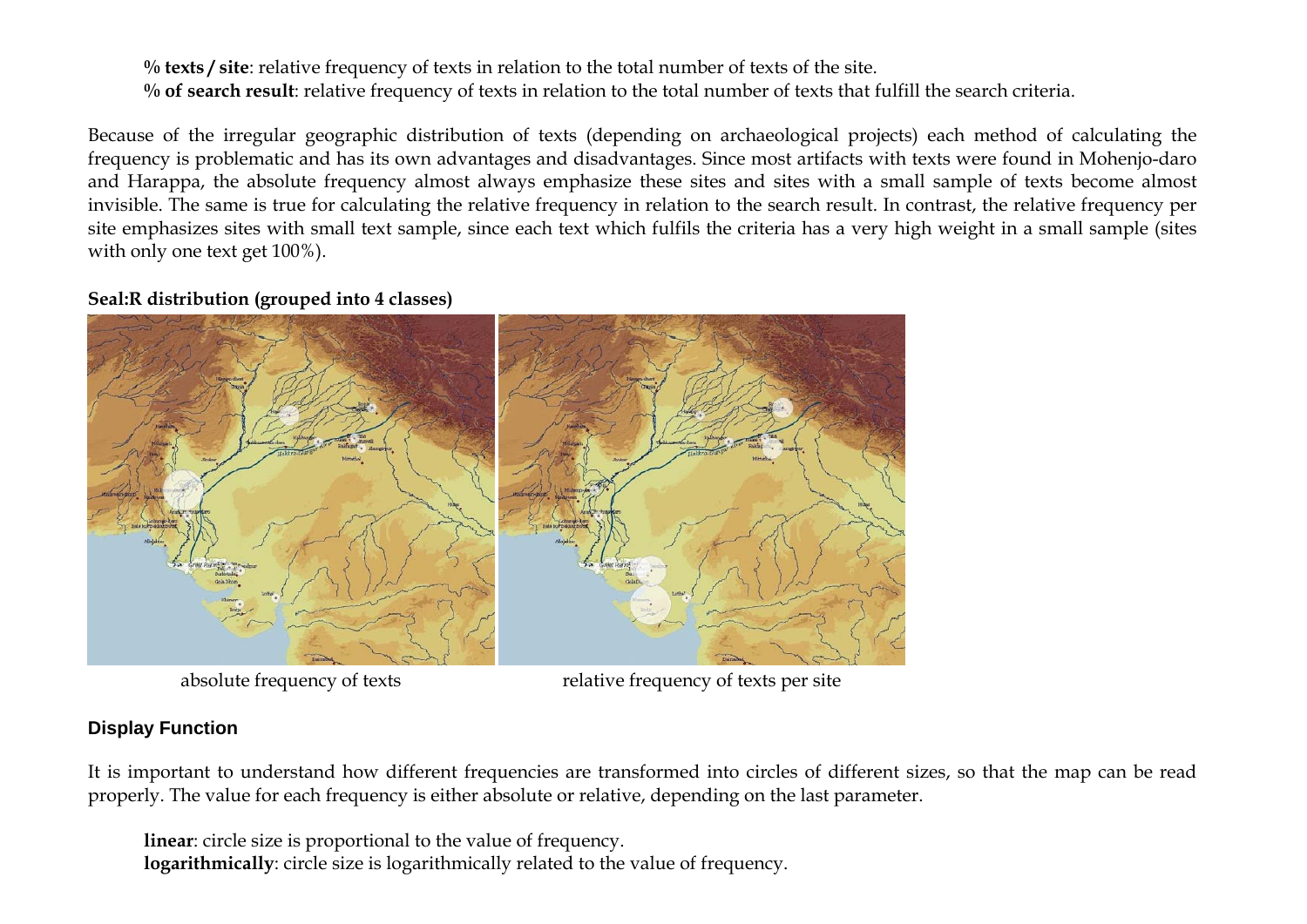**equidistant classes**: All values of frequencies are grouped into 3 to 6 equidistant classes. This means that the maximum frequency is drawn with the maximum circle size, while the circle size of the lowest frequency class (class 1) is drawn with the smallest circle (radius = max size / number of classes). The radius for class 2 is twice as that of class 1, for class 3 triply of class 1, and so on.

The linear display function is easy to understand, but it has the disadvantage that small frequencies are almost invisible. The logarithmic scaling of the circle size emphasize small frequencies and reduces the circle size of high frequencies. Similar to logarithmic scaling is the equidistant classification, which also allows to display frequencies of a wide range, but it smooth away small differences.

#### **Seal:R distribution (absolute frequency)**



linear logarithmically grouped into 4 equidistant classes

### **Maximum Circle Size**

The parameter **max size** determines the maximum radius of a circle for the maximum value of frequency (absolute or relative). The circle size of smaller values is interpolated according to the display function.

### **Format of the Map**

At the present only raster images are available. It is planned to include SVG in the future.

### **User defined Mapping options**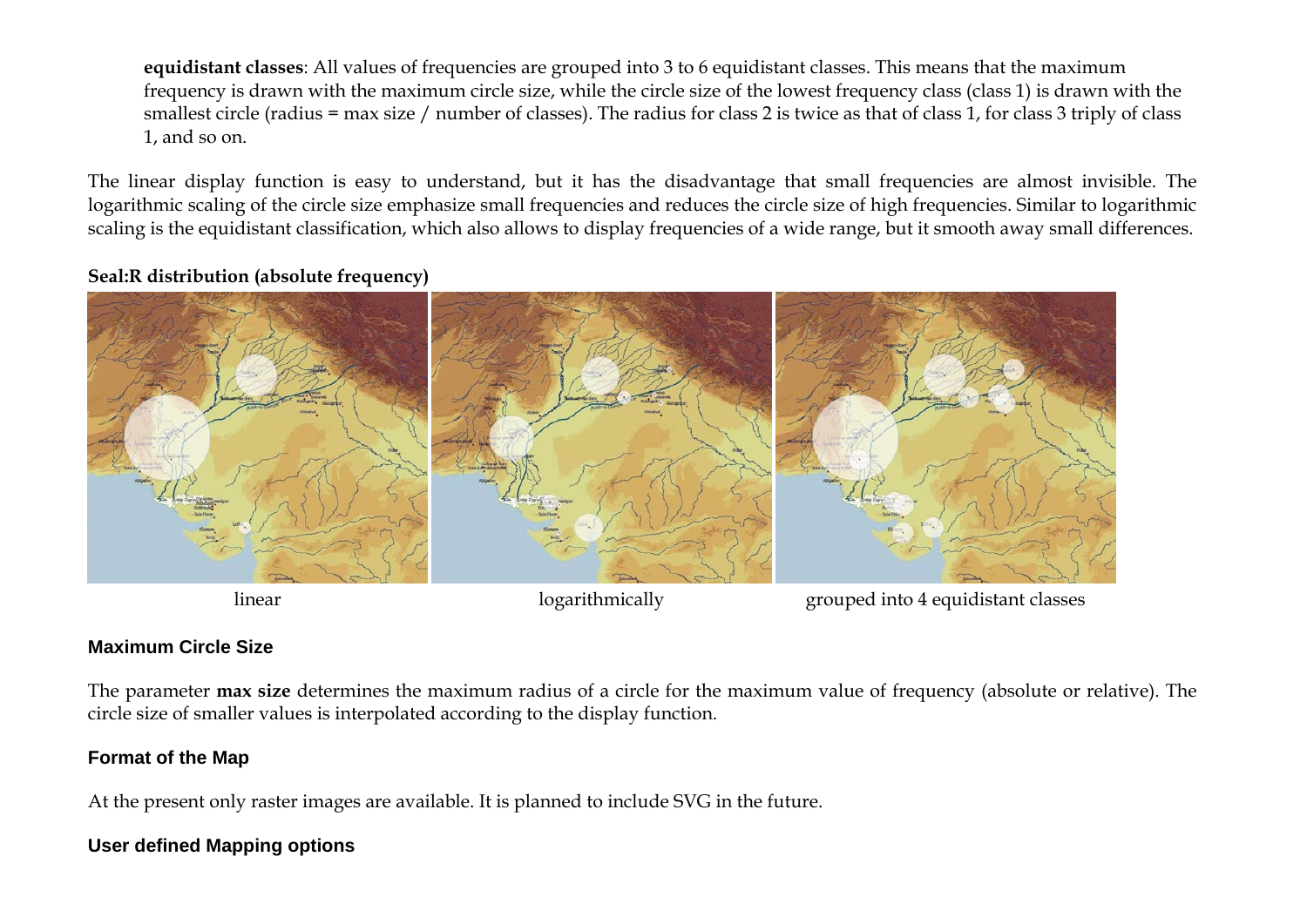#### The map can be extended by different drawing options.



medium text size, absolute frequency, grouped into 5 equidistant classes







big text size, relative frequency of found texts, only legend of linear circle sizes

### **Title**

The user can enter a title of up to 50 characters. The title is drawn below the map.

#### **Search Parameters**

The selected search parameters are listed on the left side below the title, if the check box "criteria" is checked. If a search includes sign code, the code and the images of the signs will be drawn.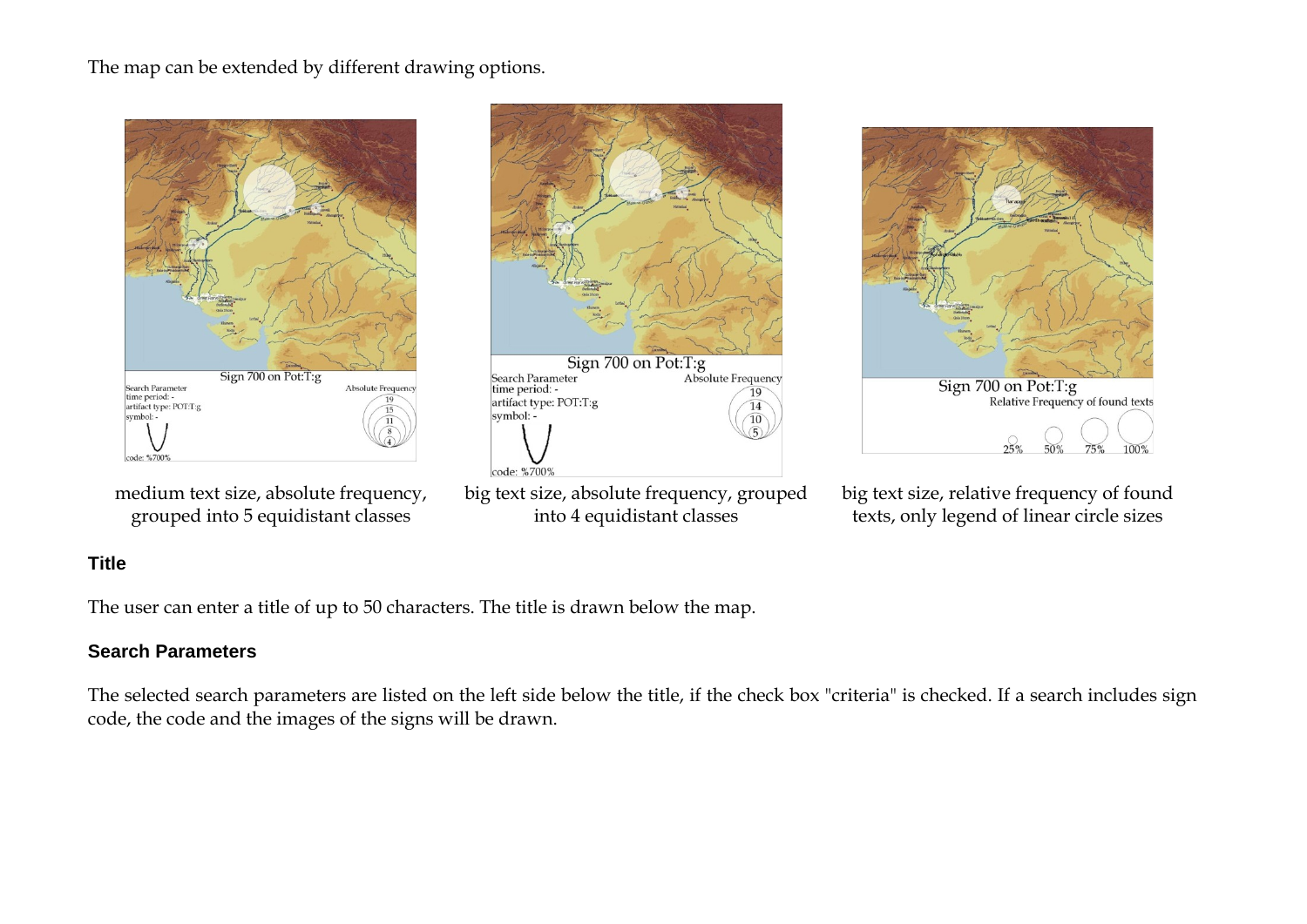#### **Legend**

To draw the legend, the check box "legend" must be checked. The legend gives the chosen calculation method of the frequency (absolute or relative by texts or by site), a list of circles with different diameter according to the Maximum Circle Size and display function, and the range of values. The number of circles in the legend is equal to the number of classes or 4.

#### **Site Name**

The check box decides if the name of sites with found texts are drawn on the map or not.

#### **Region Name**

Not yet installed.

### **Text Size**

The text size is a factor for the size of site names, the text size of the title and the legend text.

### **Structure analysis**

The structure analysis of texts is similar to the search tool. It allows to search for texts with signs in a specific text position before or after one or more Terminal Marker(s) (TMK) and before or after one or more Initial Cluster Terminal Marker (ITM). Additionally, the exact position of the ITM can be chosen.

For example, sign 920 after ITM 060 in position 1 to 4 and sign 220 afterwards and before the TMK 520 or 740 results into 4 inscriptions:

<sup>+</sup>**520**-**220**-415-**060**-**920**+ <sup>+</sup>**740**-690-435-255-240-**220**-415-1006-742-**060**-**920**+ <sup>+</sup>**520**-**220**-235-**060**-**920**+ <sup>+</sup>**520**-**220**-003-741-**060**-**920**+

This tool has a beta-status and need to be checked for correct results. The use of sign function codes does not give correct results. Therefore, the user should compare it with results of the search tool.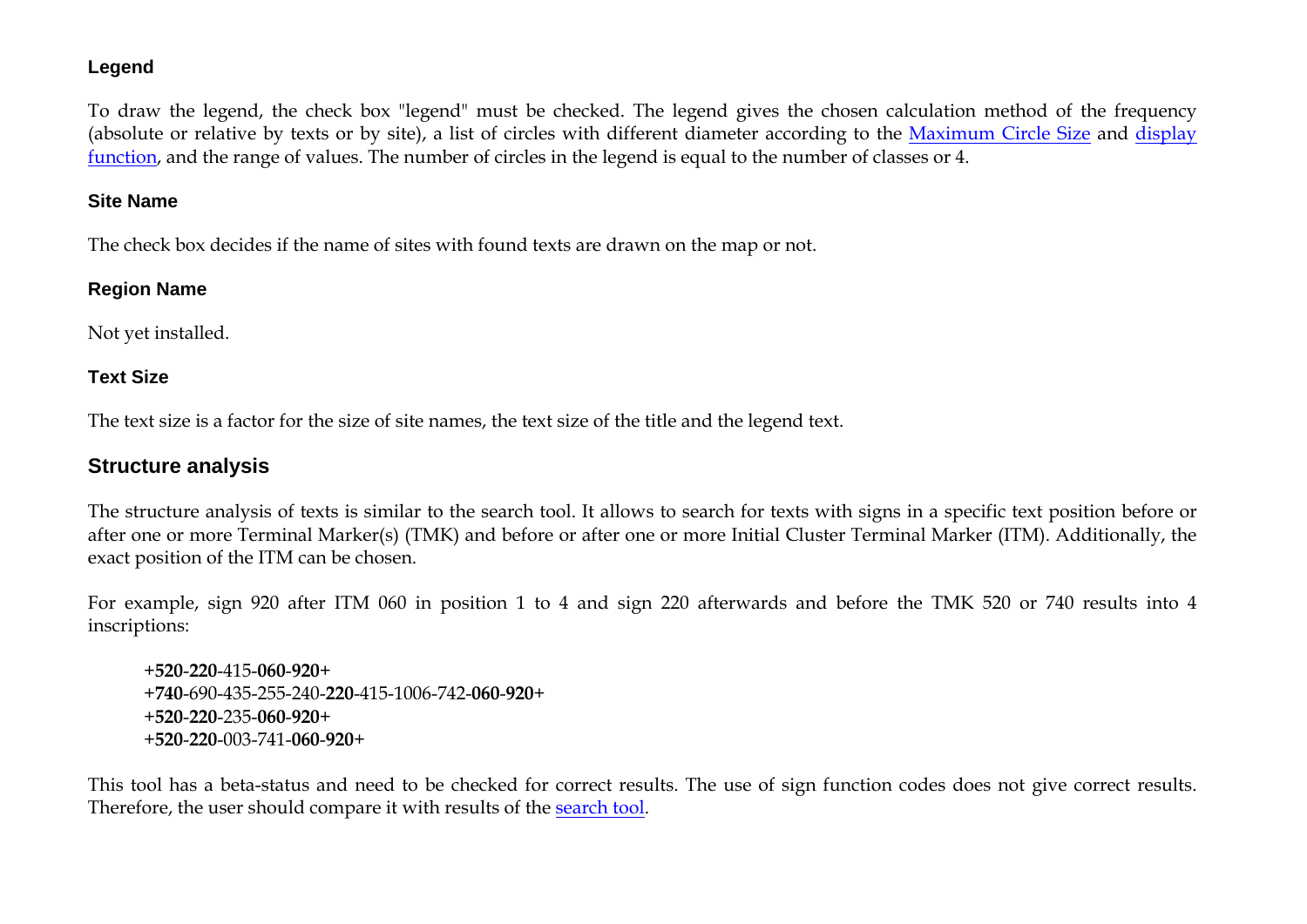### **Sign cluster analysis**

The sign cluster analysis searches through the corpus of Indus texts for two or more signs with a minimum number of occurrences. All sign combinations are counted how often they occur in the inscriptions (For example, in the text "ABCABGAC" the sequence "AB" occurs twice). It is a tool to discover repeating sign sequences like  $\Xi\subset\Xi$  (400-740-176), which occurs 36 times on "TAB:B", "TAB:C", and "TAB:I" from Harappa. Having a list of sign clusters it is possible to check each sequence of signs in the search menu and to analyze them as potential sign sequences representing words.

The cluster analysis is very time consuming and the search for more than 3-sign clusters takes not only a long time but also often results in an empty list. The search of 3-sign clusters in 3169 different texts takes about 45 minutes. It is recommended to start with clusters of two signs and extending the analysis to longer sign cluster afterwards, by either using this tool or manually. It is also recommended to reduce the number of analyzed texts by the selection of one site or artefact type, thereby speeding up the cluster analysis.

For example, the search for two sign clusters on POT:T:g artefacts searches through 322 texts and takes about 15 seconds. With a minimum of 4 occurrences the resulting list of sign combinations are as follows:

|              | frequency text code sign cluster occurrence in ICIT   |
|--------------|-------------------------------------------------------|
| $ 001 - 410$ | 1696, 3639, 3728, 3729                                |
| 700-700      | $\left\  2771, 2994, 2995, 3192, 3220, 3223 \right\ $ |
| $ 002 - 861$ | 1692, 3127, 3630, 3684                                |

Reducing identical texts from the same site to one leads to 226 different texts and only signs 700-700 and 002-861 appear both (at least) 4 times. It is obviously, that in this case a search for more than a 2-sign cluster results in an empty list.

# **Analysis**

This is a collection of special analysis methods.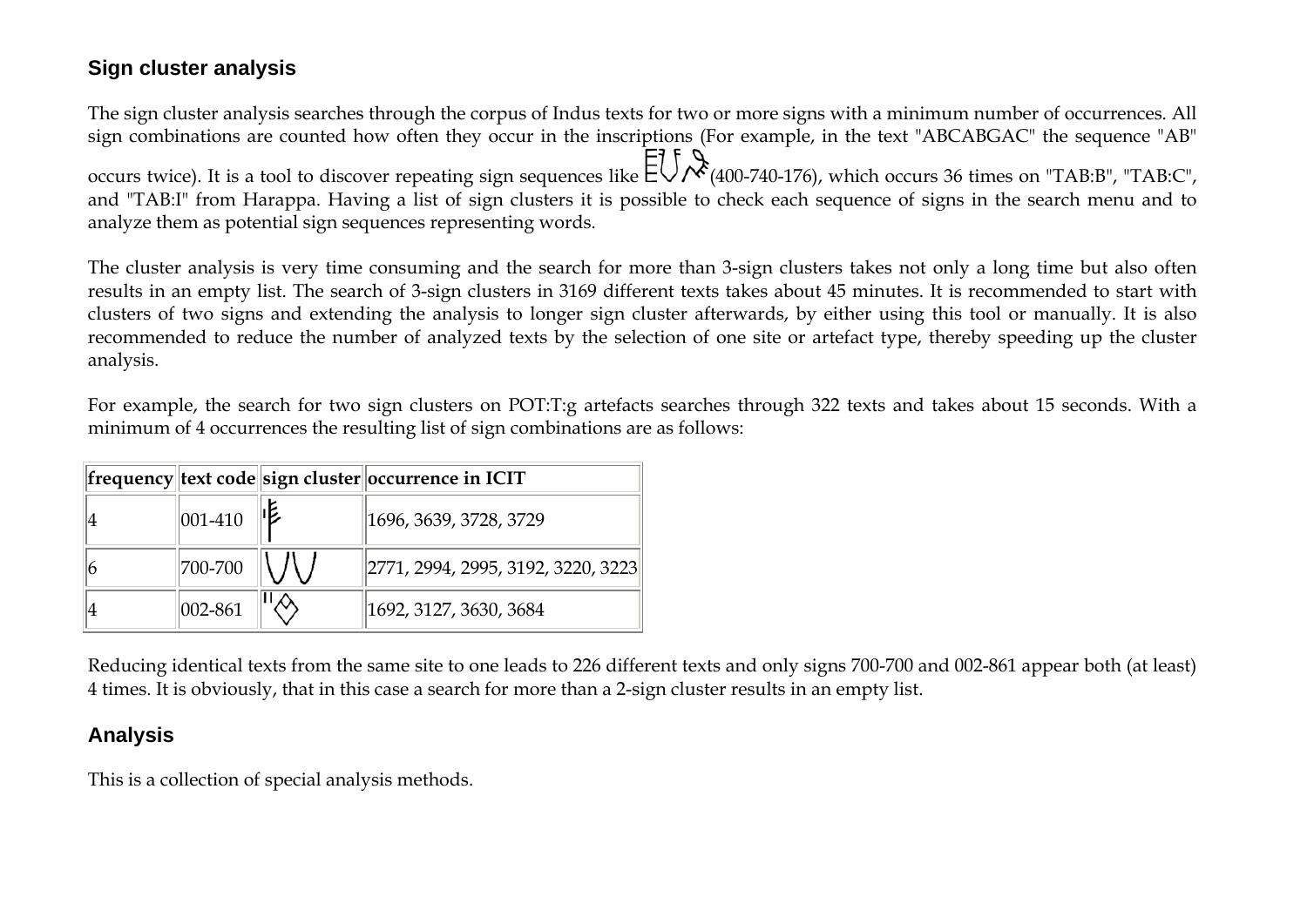#### **Logograms**

Search for texts with single signs  $(+$   $+)$ , which are candidates of logograms. The resulting list gives for each found sign the frequency and lists all related artefact types.

#### **Numbers**

Search for texts with numbers in any text position. The result is identical to the search for %NUM%.

### **Positional Numbers**

Search for texts with two adjacent numbers in any text position. The result is identical to the search for %NUM-NUM%.

### **Number combinations**

Lists a matrix of frequencies for number combinations (%NUM-NUM%). It is a special tool of the more general matrix tool.

### **Calculation**

Search for texts with numbers in two separated text parts. The result is identical to the search for %NUM%+%NUM%.

# **Matrix**

Here it is possible to count the frequency of two-sign combinations and get an overview as a matrix. Sign 1 (left) and sign 2 (right) can be separated by

- % any number of signs or text code
- no sign, which means they are adjacent to each other (default option)
- + a text end/beginning marker, which means they are in two different text parts

For example, the search for TMK-NUM count the frequency of all Terminal Marker (TMK) right adjacent to all numbers (NUM). The following example shows all combinations of Terminal Markers (TMK-TMK):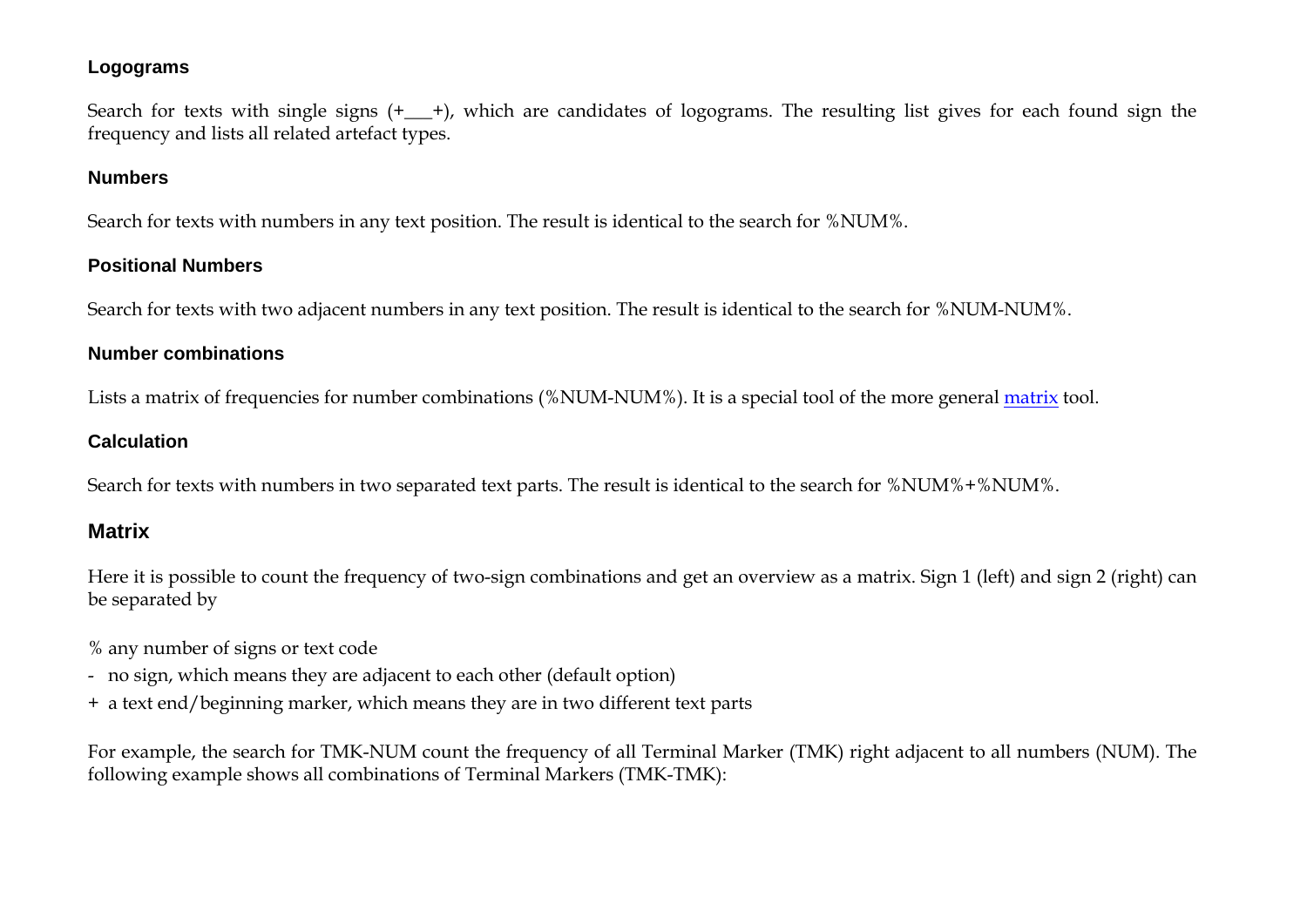|                                      |                       | right sign |  |   |    |   |     |  |  |  |  |  |  |  |  |
|--------------------------------------|-----------------------|------------|--|---|----|---|-----|--|--|--|--|--|--|--|--|
| left sign no. 90 226 400 520 527 740 |                       |            |  |   |    |   |     |  |  |  |  |  |  |  |  |
|                                      |                       |            |  |   |    |   |     |  |  |  |  |  |  |  |  |
|                                      | 90                    |            |  |   |    |   | 115 |  |  |  |  |  |  |  |  |
|                                      | 226                   |            |  |   |    |   |     |  |  |  |  |  |  |  |  |
|                                      | 400 <mark>12</mark> 3 |            |  |   | 15 | З | 216 |  |  |  |  |  |  |  |  |
|                                      | 520                   |            |  | 8 |    |   |     |  |  |  |  |  |  |  |  |
|                                      | 527                   |            |  |   |    |   |     |  |  |  |  |  |  |  |  |
|                                      | 740                   |            |  | Δ |    |   |     |  |  |  |  |  |  |  |  |

The background color is only set if the code for Sign 1 and for Sign 2 are identical (e.g. TMK-TMK, or NUM-NUM). If you search for different sign combinations like NUM-ITM or 700-NUM no background color is used.

|                |                | right sign    |   |   |    |                            |  |  |    |           |  |  |     |   |    |                     |            |             |                      |              |            |     |    |  |    |   |                                 |  |
|----------------|----------------|---------------|---|---|----|----------------------------|--|--|----|-----------|--|--|-----|---|----|---------------------|------------|-------------|----------------------|--------------|------------|-----|----|--|----|---|---------------------------------|--|
| left sign  no. |                | $\parallel$ 1 | 2 |   | 14 | ל                          |  |  | 13 | 14  15  . |  |  |     |   |    | 16  17  18  19   20 | 31  32  33 |             | 34                   |              | 35  36  37 |     | 39 |  |    |   | 55  65  415  416  705  900  909 |  |
|                |                |               |   |   |    | ,             <sup> </sup> |  |  |    |           |  |  |     |   | WШ |                     |            | $\parallel$ | $\boxed{\text{III}}$ | $\mathbb{I}$ |            | I   |    |  | ШШ | ᄣ |                                 |  |
|                | $^{\prime}700$ | $-$           |   | - |    | . .                        |  |  |    | . .       |  |  | . . | ╺ |    |                     | 89         | 136         | $ 105 $ -            |              |            | . . |    |  |    |   |                                 |  |

### **References**

Wells, Bryan: An Introduction to Indus Writing. MA Thesis, Early Site Research Foundation, Independence, 1999. Wells, Bryan: Epigraphic Approaches To Indus Writing. Dissertation, Harvard University, 2006.

### **Citation of this document and the database**

Wells, Bryan, and Fuls, Andreas: Online Indus Writing Database. Berlin 2010. +URL (+date of last access).

Fuls, Andreas: Documentation of the Online Indus Writing Database. Berlin 2010. +URL (+date of last access).